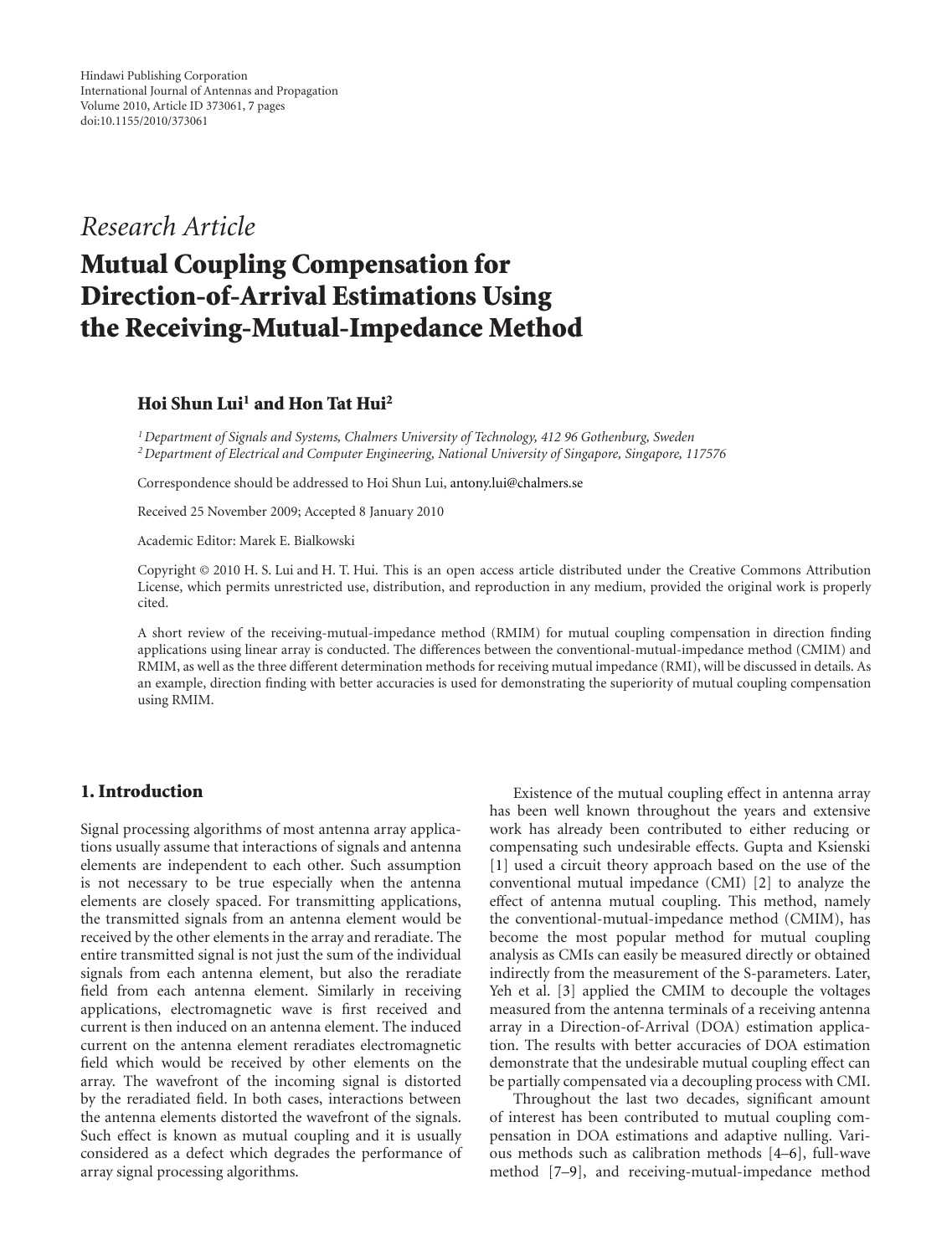(RMIM) [10–15] have been proposed and demonstrate better mutual coupling compensation performance over the CMIM method. A recent review of various mutual coupling methods can be found in [16]. Direct comparisons of these methods for the same DOA estimation problem can be found in [17]. The superiority of these methods over the CMIM relies on the fact that the mutual coupling of the receiving array is considered, as compared to the CMIM which the CMIs are determined when the array is in transmitting mode. The differences of the mutual coupling problems for transmitting and receiving arrays have been covered in Balanis [18] and Daniel [19]. The differences between the CMIM, RMIM, full-wave method and calibration method have recently been discussed in Lui et al. [20].

In this paper, a review of the RMIM in the context of DOA estimation using linear array is presented. The concept of receiving mutual impedance (RMI) was first introduced by Hui [10, 11] and applied on uniform linear array (ULA) for DOA estimations and adaptive nulling. A review of the RMIM will be given in details in the next section. In particular, the formation of RMIM, the "singlemode" approximation [10] as well as the difference between RMIM and CMIM will be discussed in details. Throughout the years, there have been three methods to determine the RMI for linear arrays [12, 13, 15]. Discussions of these determination methods will be given in details in Section 3. A DOA estimation example using Matrix Pencil Method (MPM) [9, 21, 22] with better accuracies demonstrate the superiority of mutual coupling compensation of RMIM.

#### **2. Receiving Mutual Impedance**

Consider a simple case of a two-element dipole array. According to the standard MoM analysis, the entire electromagnetic problem of the antenna array with each antenna discretized into *M* segments can be written as [10, 23]

$$
\begin{bmatrix}\n[Z_{11}] & [Z_{12}]\n \\ [Z_{21}] & [Z_{22}]\n\end{bmatrix}\n\begin{bmatrix}\n[I_1]\n \\ [I_2]\n\end{bmatrix}\n=\n\begin{bmatrix}\n[V_1]\n \\ [V_2]\n\end{bmatrix},
$$
\n(1)

where the matrix blocks are

$$
\begin{bmatrix} Z_{\alpha\beta} \end{bmatrix} = \begin{bmatrix} z_{11}^{\alpha\beta} - Z_L & z_{12}^{\alpha\beta} & \cdots & z_{1M}^{\alpha\beta} \\ z_{21}^{\alpha\beta} & z_{22}^{\alpha\beta} & \cdots & z_{2M}^{\alpha\beta} \\ \vdots & \vdots & \ddots & \vdots \\ z_{M1}^{\alpha\beta} & z_{M2}^{\alpha\beta} & \cdots & z_{MM}^{\alpha\beta} \end{bmatrix},
$$

$$
\begin{bmatrix} I_{\alpha} \end{bmatrix} = \begin{bmatrix} I_1^{\alpha} \\ I_2^{\alpha} \\ \vdots \\ I_M^{\alpha} \end{bmatrix}, \qquad \begin{bmatrix} V_{\alpha} \end{bmatrix} = \begin{bmatrix} V_1^{\alpha} \\ V_2^{\alpha} \\ \vdots \\ V_M^{\alpha} \end{bmatrix},
$$

$$
\begin{bmatrix} I_{\alpha} \end{bmatrix} = \begin{bmatrix} I_1^{\alpha} \\ I_2^{\alpha} \\ \vdots \\ I_M^{\alpha} \end{bmatrix},
$$

$$
\begin{bmatrix} V_{\alpha} \end{bmatrix} = \begin{bmatrix} V_1^{\alpha} \\ V_2^{\alpha} \\ \vdots \\ V_M^{\alpha} \end{bmatrix},
$$

$$
(2)
$$

respectively. *α* and *β* ranges from 1 and 2 for the case of two antenna elements. The elements in the  $[Z_{\alpha\beta}]$  matrix, *z*<sub>α</sub> $^{\alpha\beta}_{ab}$ , correspond to the impedance between the segment *a* of

antenna *α* and segment *b* of antenna  $β$ ,  $Z<sub>L</sub>$  corresponds to the load impedance of the antenna terminal. The elements  $I_i^{\alpha}$  and  $V_i^{\alpha}$  of the [ $I_{\alpha}$ ] and [ $V_{\alpha}$ ] matrices, respectively are the induced current and the excitation voltage to the corresponding *i*th segment of the antenna  $\alpha$ , where  $m = 1, 2, \ldots, M$ . Expanding from (1), this gives

$$
\begin{bmatrix}\nz_{11}^{11} - Z_L & z_{12}^{11} & \cdots & z_{1M}^{11} \\
z_{21}^{11} & z_{22}^{11} & \cdots & z_{2M}^{11} \\
\vdots & \vdots & \ddots & \vdots \\
z_{M1}^{11} & z_{M2}^{11} & \cdots & z_{MM}^{11}\n\end{bmatrix}\n\begin{bmatrix}\nI_1^1 \\
I_2^1 \\
\vdots \\
I_M^1\n\end{bmatrix}
$$
\n
$$
+\n\begin{bmatrix}\nz_{11}^{12} - Z_L & z_{12}^{12} & \cdots & z_{1M}^{12} \\
z_{21}^{12} & z_{22}^{12} & \cdots & z_{2M}^{12} \\
\vdots & \vdots & \ddots & \vdots \\
z_{M1}^{12} & z_{M2}^{12} & \cdots & z_{MM}^{12}\n\end{bmatrix}\n\begin{bmatrix}\nI_1^2 \\
I_2^2 \\
\vdots \\
I_M^2\n\end{bmatrix} =\n\begin{bmatrix}\nV_1^1 \\
V_2^1 \\
\vdots \\
V_M^1\n\end{bmatrix},
$$
\n(3)\n
$$
\begin{bmatrix}\nz_{11}^{21} - Z_L & z_{12}^{21} & \cdots & z_{1M}^{21} \\
\vdots & \vdots & \ddots & \vdots \\
z_{M1}^{21} & z_{M2}^{21} & \cdots & z_{MM}^{21}\n\end{bmatrix}\n\begin{bmatrix}\nI_1^1 \\
I_2^1 \\
I_2^1 \\
I_3^1\n\end{bmatrix}
$$
\n
$$
+\n\begin{bmatrix}\nz_{11}^{22} - Z_L & z_{12}^{22} & \cdots & z_{1M}^{22} \\
\vdots & \vdots & \ddots & \vdots \\
z_{M1}^{22} & z_{22}^{22} & \cdots & z_{2M}^{22} \\
\vdots & \vdots & \ddots & \vdots \\
z_{M1}^{22} & z_{M2}^{22} & \cdots & z_{MM}^{22}\n\end{bmatrix}\n\begin{bmatrix}\nI_1^2 \\
I_2^2 \\
I_2^2 \\
\vdots \\
I_M^2\n\end{bmatrix} =\n\begin{bmatrix}\nV_1^2 \\
V_2^2 \\
\vdots
$$

As we can see, the mutual coupling effect is due to the off-diagonal matrix blocks, that is,  $[Z_{\alpha\beta}]$  with  $\alpha \neq \beta$ . If the entire current distribution of the antenna [*Iα*] and the full knowledge of the all elements in the impedance matrices  $[Z_{\alpha\beta}]$  are known, the mutual coupling effect can be accurately quantified and removed [7–9]. However, this can only be done in the modeling domain. In practice, it is not possible to measure the entire current distribution of the antenna, that is, all the values in the  $[I_\alpha]$  matrix. Only the terminal voltages of the antenna terminals, that is,  $V_t^{\alpha} = I_1^{\alpha} Z_t$ can be measured. As a result, Hui [10] has introduced the RMI based on the "single-mode" assumption, that is, we treat the current induced on the each antenna element of the array consist of a single-mode current based on the current at the antenna terminal. For a two-element receiving array, this can be written as

$$
U_1 + Z_t^{12} I_2 = V_1, \t\t(4a)
$$

$$
U_2 + Z_t^{21} I_1 = V_2, \t\t(4b)
$$

where  $Z_t^{12}$  and  $Z_t^{21}$  are defined as the RMI between the two antennas,  $I_1 = I_1^1$  and  $I_2 = I_1^2$  are the induced current in the antenna terminals,  $V_1$  and  $V_2$  are the induced voltages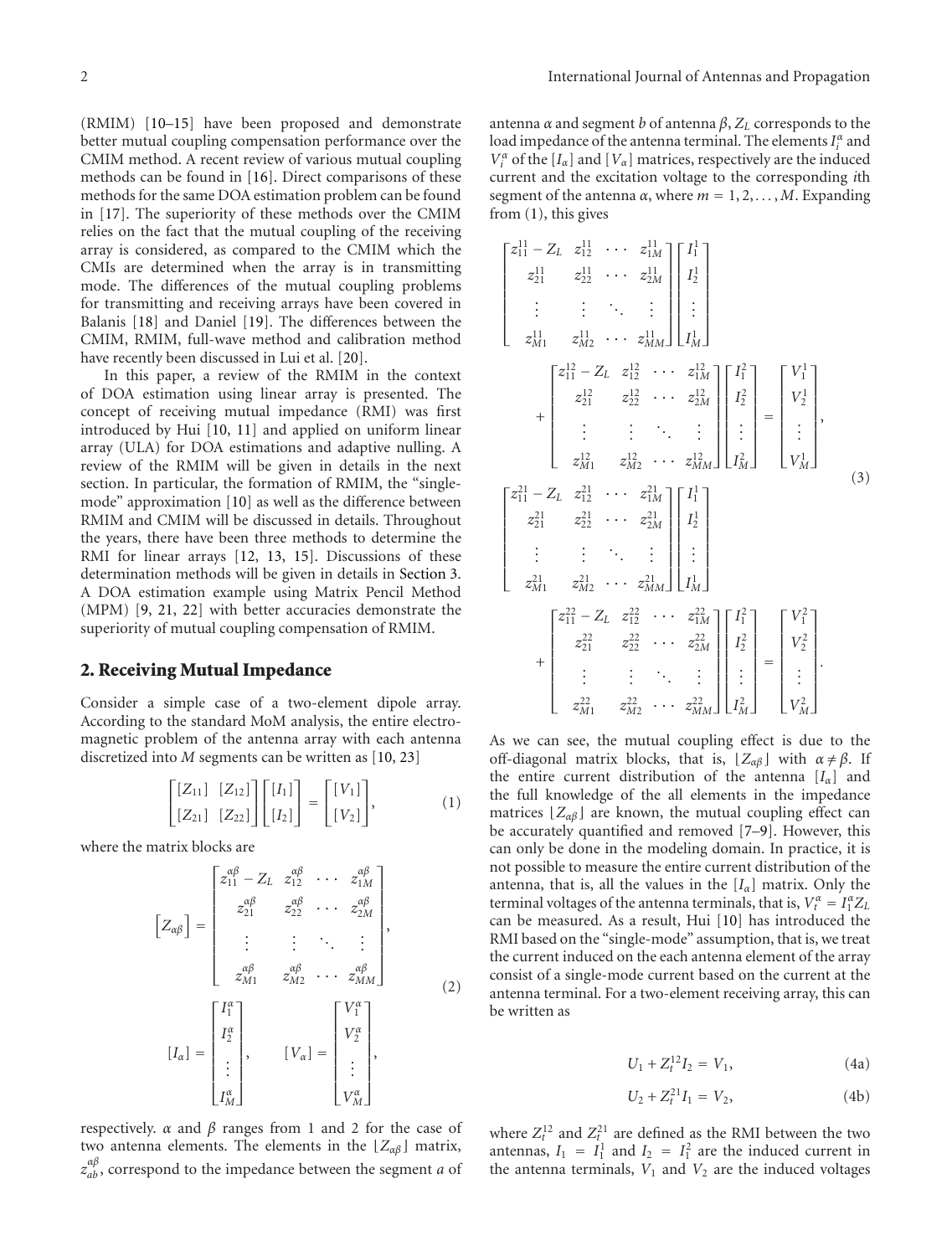in the antenna terminal 1 and 2, respectively, and  $U_1$  and *U*<sup>2</sup> are the terminal voltages solely based on the incoming signals without any mutual coupling effect. The subscript *t* denotes that the RMI is defined based on the current and voltage parameters at the antenna terminal.

It is apparent that under the "single-mode" assumption, the RMIs defined in (4a) and (4b) are no longer the elements of the  $\lfloor Z_{\alpha\beta}\rfloor$  matrix in the original integral equation formulation in (1). As shown in (4a) and (4b), the RMI varies as the induced terminal current  $I_t^{\alpha}$  and voltages  $V_t^{\alpha}$  of the antennas, as well as the load impedance (if  $Z_L$  in (3) changes, the entire electromagnetic problem changes and so as the RMI). For omnidirectional antenna elements, the current distribution remains to be the same for any angle of azimuth angle  $\phi$  in the elevation plane of  $\theta = 90^\circ$  (horizontal plane) [13].

Now we extend the concept to antenna array with *N* antenna elements and each of them are terminated with the same load impedance *ZL*. The measured voltage at antenna terminal  $V_k$  can be written as

$$
V_k = Z_L I_k = U_k + W_k, \tag{5a}
$$

where

$$
W_k = Z_t^{k,1} I_1 + Z_t^{k,2} I_2 + \dots + Z_t^{k,k-1} I_{k-1} + Z_t^{k,k+1} I_{k+1} + \dots
$$
  
+  $Z_t^{k,N} I_N$ . (5b)

Once again  $U_k$  is the measured terminal voltage due to the incoming signal alone,  $W_k$  is the voltage due to the mutual coupling effect from other array elements,  $Z_t^{k,i}$  is the RMI between antenna elements *k* and *i*, *Ii* is the current induced at the antenna terminal, given by  $I_i = V_i/Z_L$  for  $i = 1, 2, ..., N$ . Rearranging (5a) and (5b) the relationship between *Uk*s and *Vk*s can be written as

$$
\begin{bmatrix}\n1 & -\frac{Z_t^{1,2}}{Z_L} & \cdots & -\frac{Z_t^{1,N-1}}{Z_L} & -\frac{Z_t^{1,N}}{Z_L} \\
-\frac{Z_t^{2,1}}{Z_L} & 1 & \cdots & -\frac{Z_t^{2,N-1}}{Z_L} & -\frac{Z_t^{2,N}}{Z_L} \\
\vdots & \vdots & \ddots & \vdots & \vdots \\
-\frac{Z_t^{N-1,1}}{Z_L} & -\frac{Z_t^{N-1,2}}{Z_L} & \cdots & 1 & -\frac{Z_t^{N-1,N}}{Z_L} \\
-\frac{Z_t^{N,1}}{Z_L} & -\frac{Z_t^{N,2}}{Z_L} & \cdots & -\frac{Z_t^{N,N-1}}{Z_L} & 1\n\end{bmatrix}_{N \times N}
$$
\n(6)

$$
\times \begin{bmatrix} v_2 \\ \vdots \\ v_{N-1} \\ v_N \end{bmatrix}_{N \times 1} = \begin{bmatrix} v_2 \\ \vdots \\ v_{N-1} \\ v_N \end{bmatrix}_{N \times 1}.
$$

With a *priori* knowledge of the RMIs together with the terminal voltages  $V_k$ s from the DOA problem, the uncoupled voltages *Uk*s can thus be determined using (6) and the undesirable mutual coupling effect is thus compensated.

### **3. Comparision with the Conventional-Mutual-Impedence Method**

Other than the RMIM, another well establishing method, the CMIM has been well known in the literature. The differences between the two methods have not been well discussed and we take this opportunity to give a clear explanation. According to [1], the relationship between the voltages at terminal *k* with other antenna terminals can be written as

$$
V_1 = I_1 Z_{k,1} + I_2 Z_{k,2} + \dots + I_i Z_{k,i} + \dots + I_k Z_{k,k} + \dots
$$

$$
+ I_N Z_{k,N} + V_{Ok},
$$

$$
(7)
$$

where  $Z_{k,i}$  is the CMI between antenna terminals *k* and *j*,  $Z_{k,k}$ corresponds to the self impedance of the antenna element  $k$ ,  $I_i$  corresponds to the induced current at the antenna terminal *i* and  $V_{Ok}$  is defined as the open-circuit voltage at terminal *k* when all other antenna elements under opencircuit condition, that is,  $I_i = 0$  for  $i = 1, 2, ..., N$ . The relationship between the terminal voltage and current can be given by

$$
I_1^t = -\frac{V_i^t}{Z_L},\tag{8}
$$

where *ZL* is the load impedance terminated at the feed. With the open-circuit condition and substituting (8) into (7), the relationship between the open-circuit voltages and terminal voltages can be written as

$$
\begin{bmatrix}\n1 + \frac{Z_{11}}{Z_L} & \frac{Z_{12}}{Z_L} & \cdots & \frac{Z_{1N}}{Z_L} \\
\frac{Z_{21}}{Z_L} & 1 + \frac{Z_{22}}{Z_L} & \cdots & \frac{Z_{2N}}{Z_L} \\
\vdots & \vdots & \ddots & \vdots \\
\frac{Z_{N1}}{Z_L} & \frac{Z_{N2}}{Z_L} & \cdots & 1 + \frac{Z_{NN}}{Z_L}\n\end{bmatrix}_{N \times N} \begin{bmatrix}\nV_1 \\
V_2 \\
\vdots \\
V_N\n\end{bmatrix}_{1 \times N}
$$
\n
$$
= \begin{bmatrix}\nV_{01} \\
V_{02} \\
\vdots \\
V_{0N}\n\end{bmatrix}_{1 \times N}
$$
\n(9)

Comparing CMIM and RMIM, there are three main differences between the two. They are:

(1) The CMI is determined when the antenna array is in transmitting mode while the RMI is determined when the array is in receiving mode. As discussed in [18–20], the mutual coupling problems of transmitting and receiving arrays are two different problems in general and they should be treated separately.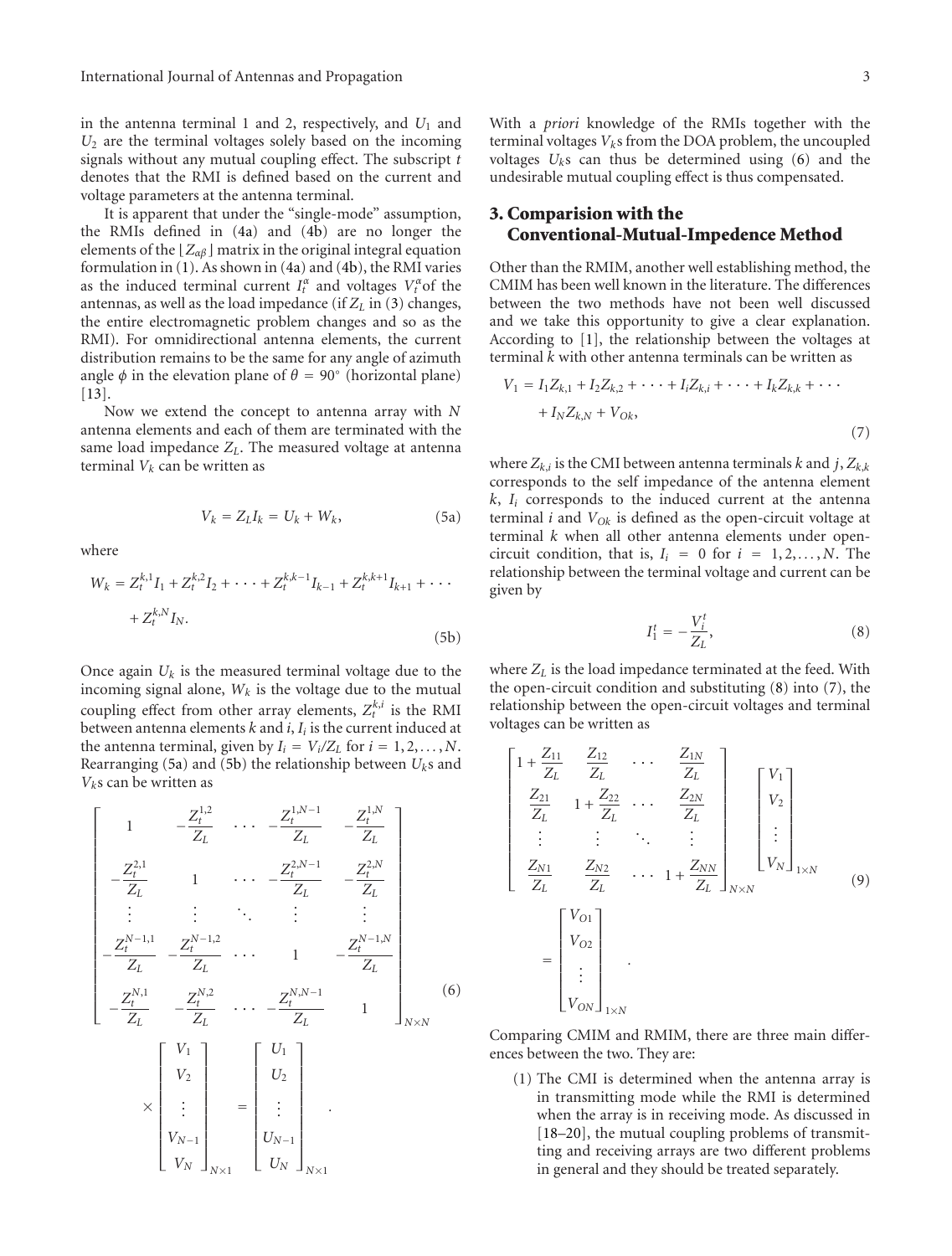- (2) The CMI is defined when the antenna element is open circuit while the RMI is defined when the antenna is loaded. The current distribution of the antenna varies with different load impedance. The antenna is usually terminated with load impedance in practice. Strictly speaking, an open-circuit assumption provides only an approximate solution to the mutual coupling characterization.
- (3) The two mutual impedances are defined differently and thus the decoupling matrices are different ((6) and (9)). In particular, notice that the knowledge of self-impedance is not required for the RMIM.

## **4. Determination Methods of the Receiving Mutual Impedance**

A discussion of the three determination methods of the RMI is covered. The motivations, differences and limitations between these methods are discussed in details.

*4.1. Method 1.* In this method, the RMI is determined by first taking the current distribution of an antenna element under plane-wave excitation. Here, a two-element dipole array is considered and the incident wave is coming from the elevation plane of  $\theta = 90^\circ$  (perpendicular to the dipole element). Analytical expression of the current distribution can be found in the literature [10]. In the computational domain, such current distribution is then used to excite an antenna element in the array and the coupled induced terminal currents *Ii* and voltages *Vi* in other antenna elements can then be obtained. The terminal voltages that are solely under plane wave excitation *Ui* are determined by considering the current distribution of an antenna element with antenna *k* removed. The RMIs of the two antenna elements *k* and *i* can be calculated by rearranging (4a) or  $(4b)$  as

$$
Z_t^{k,i} = \frac{V_k - U_k}{I_i} = \frac{V_k - U_k}{V_i} Z_L.
$$
 (10)

The limitation of this method is that the accuracy of the determined RMI is strongly dependant on the accuracies of the approximated current distribution. In practice, the current distribution varies when are more than one signal or when the incoming elevation angle deviates from  $\theta = 90^\circ$ . Furthermore, another limitation is that the RMI can only be determined via numerical modeling. Alternative solution is thus required if one would like to measure the RMI.

*4.2. Method 2.* In this method [12, 13], the two antenna elements *k* and *i* are first illuminated by plane-wave excitation and the terminal voltages  $V_i$  and  $V_k$  are obtained. Next, antenna element *i* is removed from the array and the terminal voltage of antenna *k* that is solely under plane wave excitation,  $U_k$ , are thus obtained. The RMI,  $Z_t^{k,i}$ , can then be determined using (10). The study in [12] has shown that the RMI can be measured experimentally and the results are comparable to the numerical modeling using MoM. This method provides an accurate solution as it does not require any assumption of the current distribution. Furthermore, the RMI can be obtained experimentally.

The main drawback of both method 1 and 2 is that only two antenna elements are considered at a time and the scattering effect from other elements (if there are more than two elements in the array) are not taken into account. According to (5a) and (5b), the mutual coupling problem for a *N*-element receiving array can be written as

$$
V_k = U_k + Z_t^{k,1} I_1 + Z_t^{k,2} I_2 + \dots + Z_t^{k,k-1} I_{k-1} + Z_t^{k,k+1} I_{k+1}
$$
  
+  $\dots + Z_t^{k,N} I_N.$  (11)

Consider all the voltages and current values are found as described above, there are  $N - 1$  unknowns in (11) ( $N - 1$ RMIs) which cannot be solved mathematically. As a result, only two antennas can be considered in one time in the previous two methods and removal of "other" antenna elements is needed when *N >* 2. Strictly speaking, this method only provides an accurate solution for the case of two antenna elements. When there are more than two antennas, the "extra" antennas have to be removed and thus the electromagnetic problem has changed. The scattering effect from "other elements" has not been taken into consideration and thus alternative solution is required to handle such drawback.

*4.3. Method 3.* For antenna arrays with omnidirectional antenna elements, the RMI remains to be a constant as the azimuth angle *φ* varies. Consider the terminal voltages are measured at  $\phi_n$  and repeat the measurement at  $N-1$ incoming aspects, (11) can be written as

$$
\begin{bmatrix}\nV_{k}^{\phi_{1}} - U_{k}^{\phi_{1}} \\
V_{k}^{\phi_{2}} - U_{k}^{\phi_{2}} \\
\vdots \\
V_{k}^{\phi_{N-2}} - U_{k}^{\phi_{N-2}} \\
V_{k}^{\phi_{N-1}} - U_{k}^{\phi_{N-1}}\n\end{bmatrix}_{(N-1)\times 1}
$$
\n
$$
= \begin{bmatrix}\nI_{1}^{\phi_{1}} & \cdots & I_{k-1}^{\phi_{1}} & I_{k+1}^{\phi_{1}} & \cdots & I_{N}^{\phi_{1}} \\
I_{1}^{\phi_{2}} & \cdots & I_{k-1}^{\phi_{2}} & I_{k+1}^{\phi_{2}} & \cdots & I_{N}^{\phi_{2}} \\
\vdots & \ddots & \vdots & \vdots & \ddots & \vdots \\
I_{1}^{\phi_{N-2}} & \cdots & I_{k-1}^{\phi_{N-2}} & I_{k+1}^{\phi_{N-2}} & \cdots & I_{N}^{\phi_{N-2}} \\
I_{1}^{\phi_{N-1}} & \cdots & I_{k-1}^{\phi_{N-1}} & I_{k+1}^{\phi_{N-1}} & \cdots & I_{N}^{\phi_{N-1}} \\
I_{1}^{\phi_{N-1}} & \cdots & I_{N}^{\phi_{N-1}} & I_{N+1}^{\phi_{N-1}} & \cdots & I_{N}^{\phi_{N-1}} \\
\vdots & \vdots & \vdots & \ddots & \vdots \\
Z_{t}^{k,k-1} & \cdots & \cdots & Z_{t}^{k,k-1} \\
Z_{t}^{k,k+1} & \cdots & \cdots & Z_{t}^{k,k-1} \\
Z_{t}^{k,N-1} & \cdots & \cdots & \cdots \\
Z_{t}^{k,N-1} & \cdots & \cdots & \cdots \\
\end{bmatrix}_{(N-1)\times 1}
$$

(12)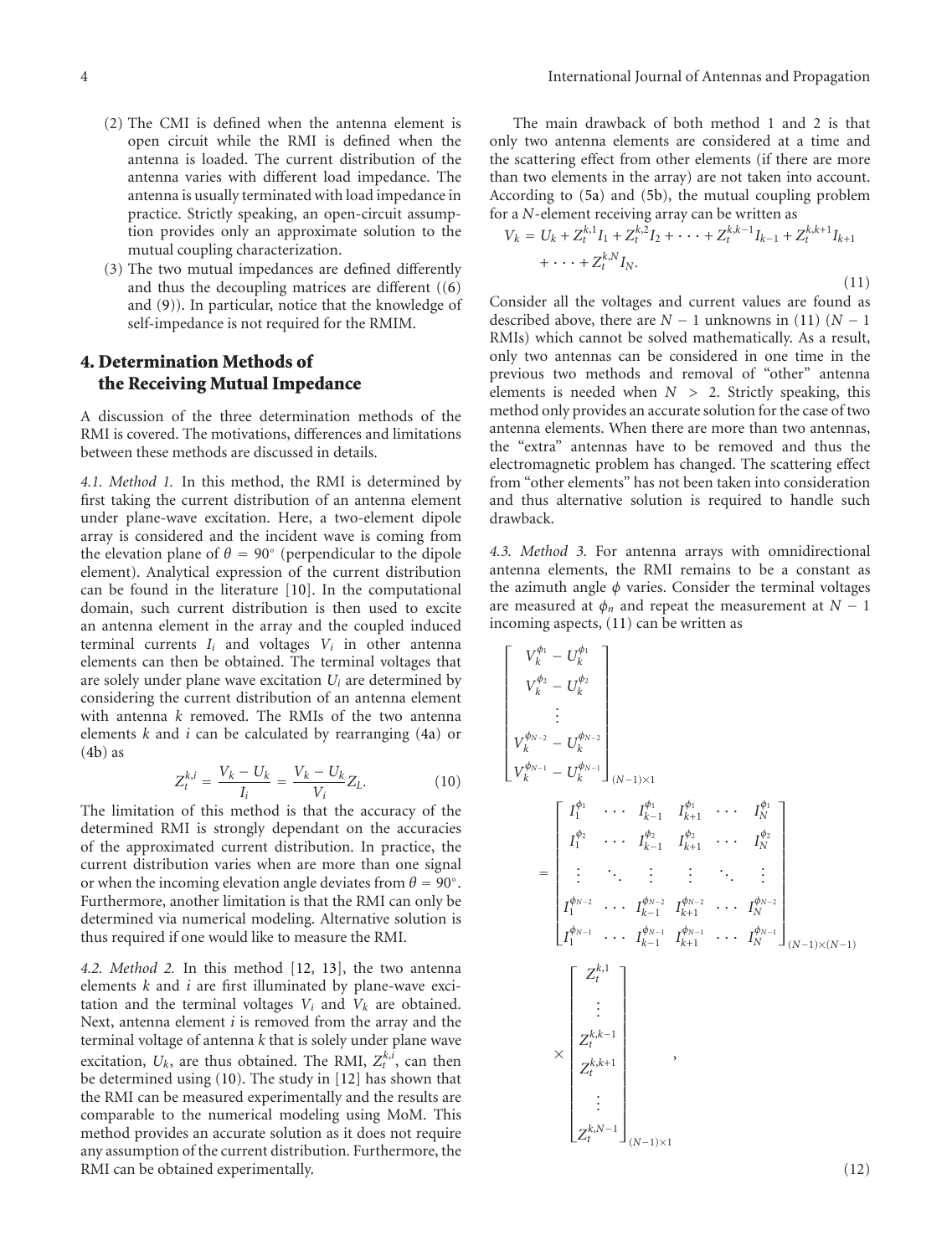| TABLE 1: DOA estimation using MPM using a ULA with 8 antenna elements with the element separation of $\Delta = 0.3\lambda$ . DOA estimation is |  |
|------------------------------------------------------------------------------------------------------------------------------------------------|--|
| based on the decoupled voltages using RMI determined based on methods 2 and 3.                                                                 |  |

|          | Direction     | Mean               | Bias             | Standard Dev.    | <b>RMSE</b>      |
|----------|---------------|--------------------|------------------|------------------|------------------|
| Method 2 | $20^{\circ}$  | $19.6199^{\circ}$  | $0.3801^{\circ}$ | $0.0938^{\circ}$ | $0.3915^{\circ}$ |
|          | $35^{\circ}$  | 34.6402°           | $0.3598^{\circ}$ | $0.6327^{\circ}$ | $0.7276^{\circ}$ |
|          | $100^{\circ}$ | $100.0012^{\circ}$ | $0.0012^{\circ}$ | $0.0102^{\circ}$ | $0.0102^{\circ}$ |
| Method 3 | $20^{\circ}$  | 19.8486°           | $0.1514^{\circ}$ | $0.0210^{\circ}$ | $0.1529^{\circ}$ |
|          | $35^{\circ}$  | 34.8913°           | $0.1087^{\circ}$ | $0.1068^{\circ}$ | $0.1524^{\circ}$ |
|          | $100^{\circ}$ | 100.0068°          | $0.0068^{\circ}$ | $0.0015^{\circ}$ | $0.0069^{\circ}$ |



Figure 1: The top view of the DOA estimation problems. The ULA is lined in the *x* axis and the incoming signals are coming from the azimuth angles of  $\phi_1 = 20^\circ$ ,  $\phi_2 = 35^\circ$  and  $\phi_3 = 100^\circ$ . The antenna separation is denoted as Δ.

where the superscripts  $\phi_n$  on the voltages and currents terms correspond to the voltages and currents measured under the plane-wave illumination from the azimuth angle of  $\phi_n$ , respectively. The RMI  $Z_t^{k,i}$ s can be determined by solving  $(11)$ , where  $i = 1, 2, ..., k - 1, k + 1, ..., N$ .

As previously mentioned, the first advantage this method does not require the removal of antenna elements such that the scattering effect from all antenna elements is taken into consideration in the calculation when we calculate/measure *Vk*. Preliminary results in [15] have first demonstrated that better accuracies can be obtained for DOA estimations using the RMI determined based on method 3 as compared to method 2. More importantly, as the element separation of the antenna elements becomes smaller, the scattering effect from other elements becomes significant and RMI determined using method 2 may fail to compensate the mutual coupling effect.

To demonstrate the superiority of method 3, a DOA estimation example using two 8-element uniform linear arrays with element separations of 0*.*3*λ* and 0*.*15*λ* is considered. Decoupling using CMIM is not included here as it has previously been demonstrated [10, 11, 14, 15] that RMIM is better than CMIM and we are not going to repeat it here



FIGURE 2: The NMHA with  $L = 25$  mm,  $d_H = 2.6$  mm,  $h = 3$  mm and  $d_w = 0.6$  mm.

again. Normal-Mode Helical Antenna (NMHA) element shown in Figure 2 is considered. Three signals coming from the azimuth directions of  $\phi_1 = 20^\circ$ ,  $\phi_2 = 35^\circ$ , and  $\phi_3 = 100^\circ$ (all from the elevation angle of  $\theta = 90°$ ) shown in Figure 1 are considered. The incoming signals are contaminated with Additive Gaussian White Noise (AGWN) with a Signal-to-Noise Ratio (SNR) of 10 dB. The entire simulations are done in full-wave electromagnetic solver FEKO [24] so that the scattering effect from all antenna elements is taken into account. The signals are first compensated using the RMIM based on the RMI determined using method 2 and a Matrix Pencil Method (MPM) algorithm is used for DOA estimations. The results out of 1000 simulations are tabulated in Tables 1 and 2. For the case with an element separation of 0*.*3*λ*, there is not significant differences for the estimated incoming directions when the RMI is determined using the two methods. However, as the element separation is reduced to 0*.*15*λ*, as shown in Table 2, it is found that the estimated directions of signal 1 and signal 2 becomes 26◦ and 80◦, respectively, which are not correct. Using the RMI determined using method 3, three incoming signals can be clearly resolved with less than 0*.*5◦ of bias, standard deviations, root-mean-square errors (RMSEs).

Further investigations about the solution of the RMI determined using different number of incidence, can be found in our recent publication [25]. The only limitation of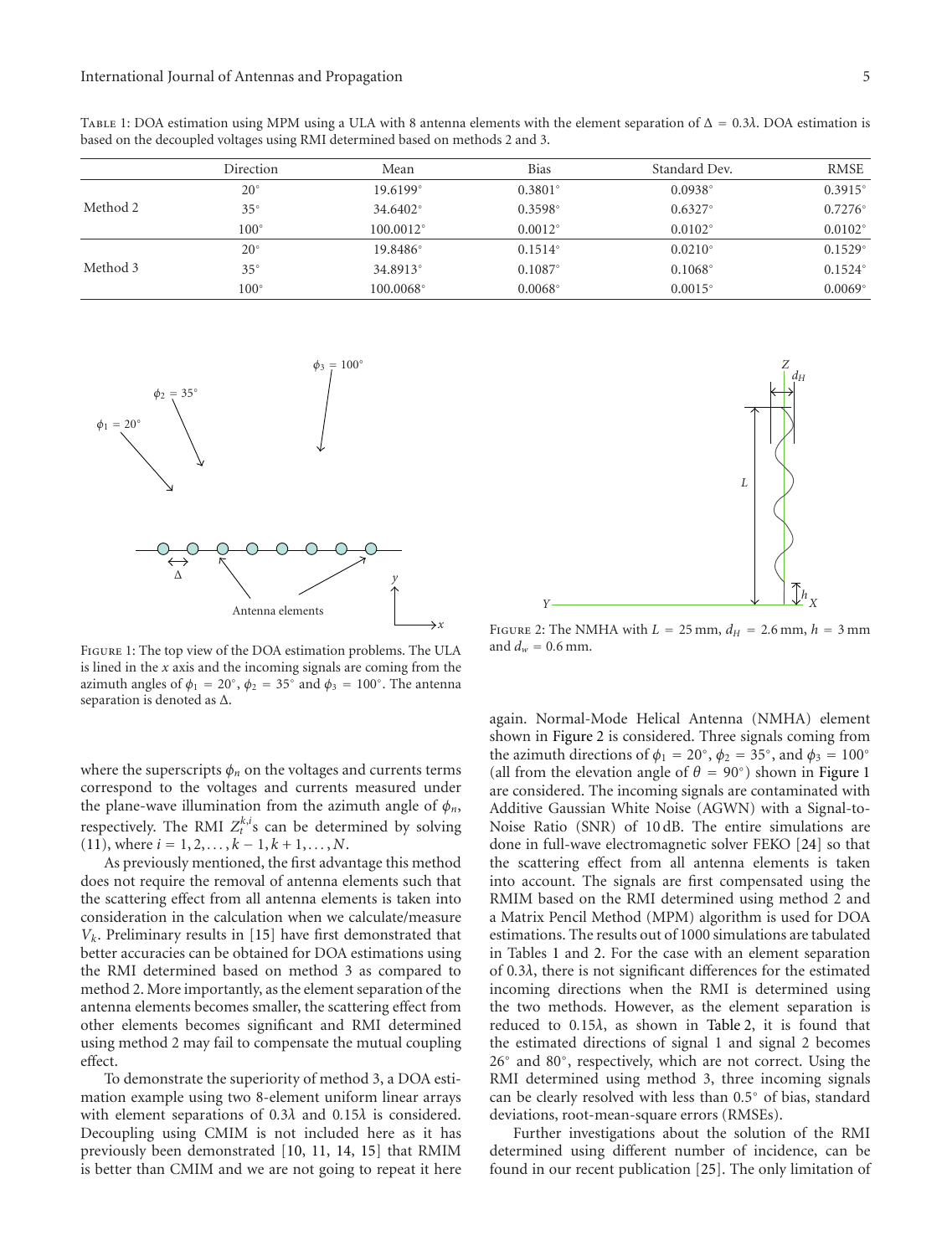|          | Direction     | Mean               | <b>Bias</b>      | Standard dev.    | <b>RMSE</b>      |
|----------|---------------|--------------------|------------------|------------------|------------------|
| Method 2 | $20^{\circ}$  | 26.8300°           | $6.8300^{\circ}$ | 1.9839°          | $7.1121^{\circ}$ |
|          | $35^{\circ}$  | 79.8916°           | 44.8916°         | $8.9505^{\circ}$ | 45.7743°         |
|          | $100^\circ$   | 99.3991°           | $0.6008^{\circ}$ | $3.4001^{\circ}$ | $3.4511^{\circ}$ |
| Method 3 | $20^{\circ}$  | $20.1861^{\circ}$  | $0.1861^{\circ}$ | $0.4111^{\circ}$ | $0.4511^{\circ}$ |
|          | $35^{\circ}$  | 35.1614°           | $0.1614^{\circ}$ | $0.4504^{\circ}$ | $0.4783^{\circ}$ |
|          | $100^{\circ}$ | $100.0078^{\circ}$ | $0.0078^{\circ}$ | $0.0078^{\circ}$ | $0.0110^{\circ}$ |
|          |               |                    |                  |                  |                  |

Table 2: DOA estimation using MPM and a ULA with 8 antenna elements with the element separation of Δ = 0*.*15*λ*. DOA estimation is based on the decoupled voltages using the RMI determined based on methods 2 and 3.

this method is that it is only applicable to omnidirectional antenna elements. Alternative solutions are thus required for nonomnidirectional antenna elements [26, 27].

#### **5. Conclusions**

A review of the RMIM for mutual coupling compensation in the scope of DOA estimations using ULA is presented. In particular, the definition of RMI, the "single-mode" approximation, as well as the differences between CMIM and RMIM are discussed in details. The advantages and limitations of the three determination methods of RMI have also covered followed by a DOA estimation example which demonstrates the feasibilities and superiorities of mutual coupling compensation using RMI. In addition to theoretical studies, we have recently demonstrated experimentally that the RMIM can be used for mutual coupling compensation [28].

The RMIM has also been applied to mutual coupling compensation of DOA estimations using circular array [29] and phase array in Magnetic Resonance Imaging (MRI) [30–32]. Recently, the RMI has been adopted to model the mutual coupling effect of Multiple-Input Multiple-Output (MIMO) system and new models for channel capacities of the MIMO systems have been developed [33, 34]. It is no doubt that the RMIM is an important model for mutual coupling characterization and it is not difficult to see that such model can be used in other radar, biomedical, and communication applications.

#### **Acknowledgments**

This work was supported in part by the National University of Singapore (NUS) under Grant no. R-263-000-469-112 and in part by the US ONR research fund under the Project no. PR. NO. 09PR03332-01.

#### **References**

- [1] I. J. Gupta and A. A. Ksienski, "EEffect of mutual coupling on the performance of adaptive arrays," *IEEE Transactions on Antennas and Propagation*, vol. 31, no. 5, pp. 785–791, 1983.
- [2] R. E. Collin and F. J. Zucker, Eds., *Antenna Theory*, McGraw-Hill, New York, NY, USA, 1968.
- [3] C.-C. Yeh, M.-L. Leou, and D. R. Ucci, "Bearing estimations with mutual coupling present," *IEEE Transactions on Antennas and Propagation*, vol. 37, no. 10, pp. 1332–1335, 1989.
- [4] B. Friedlander and A. J. Weiss, "Direction finding in the presence of mutual coupling," *IEEE Transactions on Antennas and Propagation*, vol. 39, no. 3, pp. 273–284, 1991.
- [5] K. R. Dandekar, H. Ling, and G. Xu, "Experimental study of mutual coupling compensation in smart antenna applications," *IEEE Transactions on Wireless Communications*, vol. 1, no. 3, pp. 480–487, 2002.
- [6] R. Hossa and M. Bialkowski, "Mutual coupling compensation in narrowband small linear-antenna arrays," *Microwave and Optical Technology Letters*, vol. 40, no. 5, pp. 391–396, 2004.
- [7] K. M. Pasala and E. M. Friel, "Mutual coupling effects and their reduction in wideband direction of arrival estimation," *IEEE Transactions on Aerospace and Electronic Systems*, vol. 30, no. 4, pp. 1116–1122, 1994.
- [8] R. S. Adve and T. K. Sarkar, "Compensation for the effects of mutual coupling on direct data domain adaptive algorithm," *IEEE Transactions on Antennas and Propagation*, vol. 48, no. 1, pp. 86–94, 2000.
- [9] C. K. E. Lau, R. S. Adve, and T. K. Sarkar, "Minimum norm mutual coupling compensation with applications in direction of arrival estimation," *IEEE Transactions on Antennas and Propagation*, vol. 52, no. 8, pp. 2034–2041, 2004.
- [10] H. T. Hui, "A practical approach to compensate for the mutual coupling effect in an adaptive dipole array," *IEEE Transactions on Antennas and Propagation*, vol. 52, no. 5, pp. 1262–1269, 2004.
- [11] H. T. Hui, "Improved compensation for the mutual coupling effect in a dipole array for direction finding," *IEEE Transactions on Antennas and Propagation*, vol. 51, no. 9, pp. 2498–2503, 2003.
- [12] H. T. Hui, "A new definition of mutual impedance for application in dipole receiving antenna arrays," *IEEE Antennas & Wireless Propagation Letters*, vol. 3, no. 1, pp. 364–367, 2004.
- [13] H. T. Hui, H. P. Low, T. T. Zhang, and Y. L. Lu, "Receiving mutual impedance between two normal-mode helical antennas (NMHAs)," *IEEE Antennas and Propagation Magazine*, vol. 48, no. 4, pp. 92–96, 2006.
- [14] T. T. Zhang, H. T. Hui, and Y. L. Lu, "Compensation for the mutual coupling effect in the ESPRIT direction finding algorithm by using a more effective method," *IEEE Transactions on Antennas and Propagation*, vol. 53, no. 4, pp. 1552–1555, 2005.
- [15] H.-S. Lui, H. T. Hui, and M. S. Leong, "A new calculation method of the receiving mutual impedance for linear antenna array," in *Proceedings of Asia Pacific Microwave Conference (APMC '08)*, Macau, China, December 2008.
- [16] H. T. Hui, "Decoupling methods for the mutual coupling effect in antenna arrays: a review," *Recent Patents on Engineering*, vol. 1, pp. 187–193, 2007.